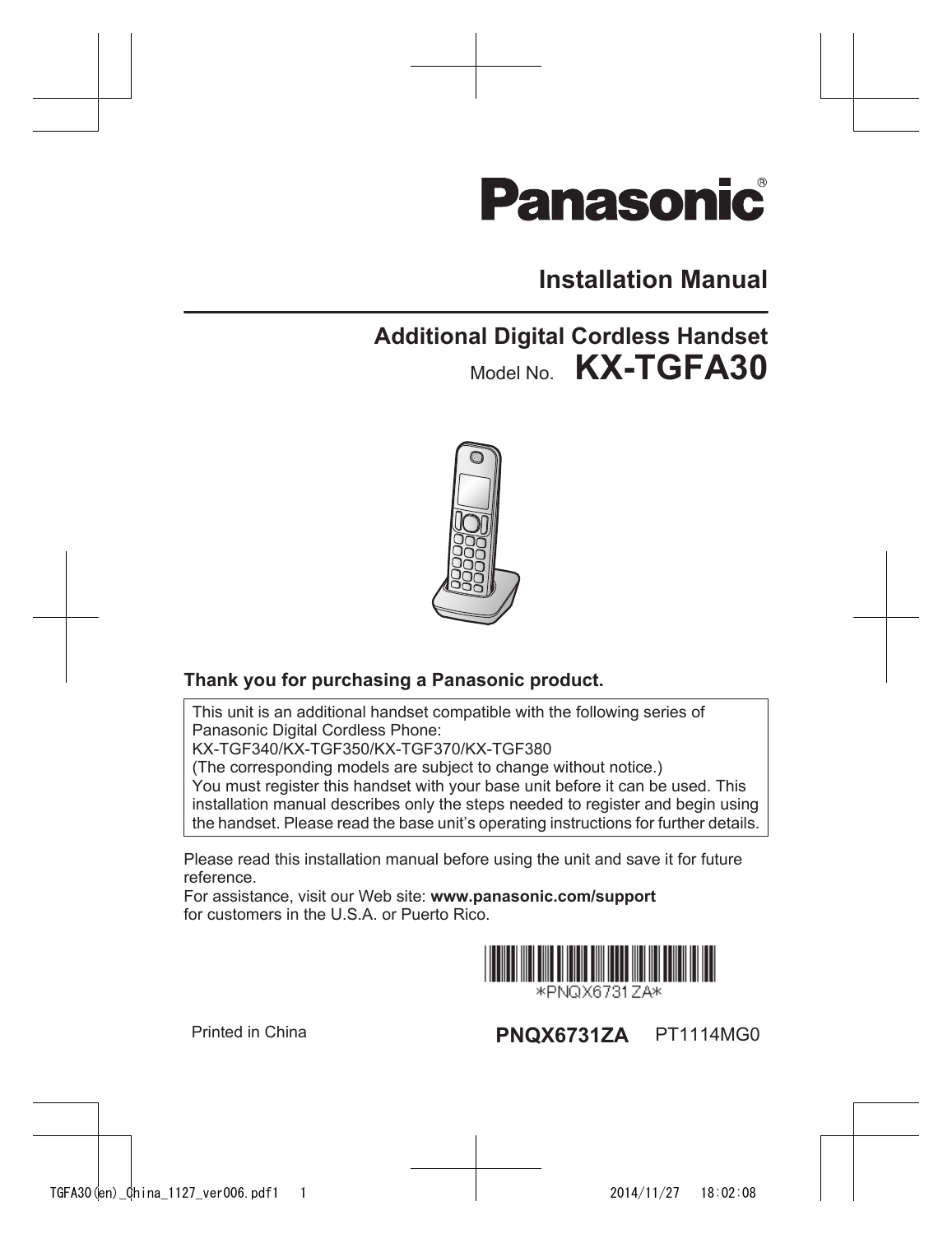## **Accessory information**

### <span id="page-1-4"></span>**Supplied accessories**

| <b>Accessory item/Part number</b> | Quantity |
|-----------------------------------|----------|
| Charger*1                         |          |
| Rechargeable batteries/HHR-4DPA   |          |
| Handset cover <sup>*2, *3</sup>   |          |
| Belt clip <sup>*4</sup>           |          |

- <span id="page-1-0"></span>\*1 PNLC1040ZB (Black), PNLC1040ZS (Silver), PNLC1040ZN (Champagne gold)
- <span id="page-1-1"></span>\*2 The handset cover comes attached to the handset.
- <span id="page-1-2"></span>\*3 PNYNTGA680BR (Black), PNYNTGFA30NR (White)
- <span id="page-1-3"></span>\*4 PNKE1268Z1 (Black), PNKE1268Z3 (White)

#### **Note:**

- Please read the base unit's operating instructions for additional/replacement accessories.
	- Optional headsets: KX-TCA60, KX-TCA93, KX-TCA400, KX-TCA430

## **Setting up**

## **Connections/Wall mounting**

- Connect the AC adaptor to the power outlet.
- Drive the screws  $(②)$  (not supplied) into the wall, if necessary. **3** 27.2 mm (1 <sup>1</sup>/16 inches)



#### **Note:**

• The AC adaptor must remain connected at all times. (It is normal for the adaptor to feel warm during use.)

2 **For assistance, please visit www.panasonic.com/support**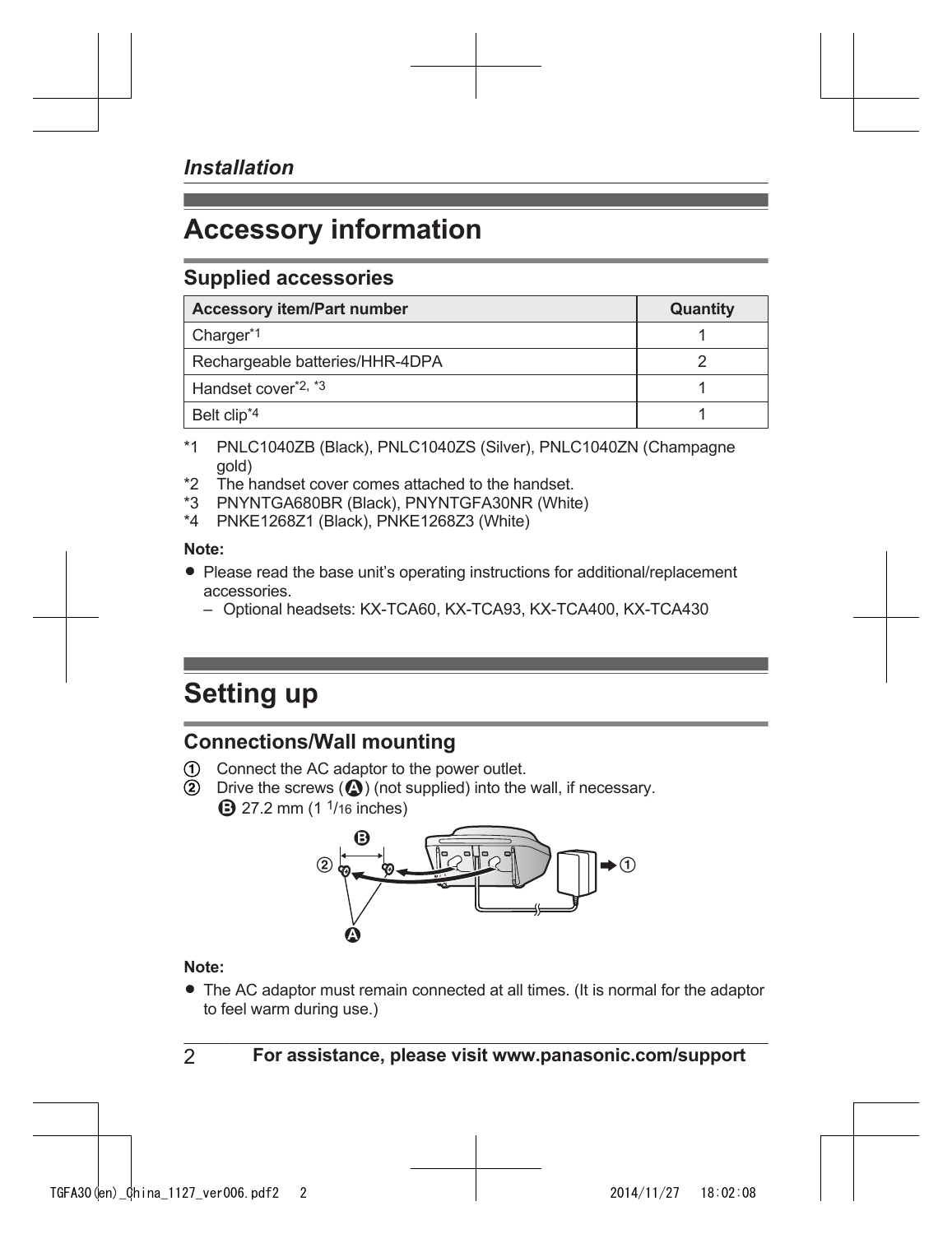• Make sure that the wall and the fixing method are strong enough to support the weight of the unit.

## **Battery installation/Battery charging**

#### **Important:**

- Use the supplied rechargeable batteries. For replacement, we recommend using the Panasonic rechargeable batteries noted on [page 2](#page-1-4).
- $\bullet$  USE ONLY rechargeable Ni-MH batteries AAA (R03) size ( $\bullet$ ).
- Do NOT use alkaline/manganese/Ni-Cd batteries.
- Confirm correct polarities  $(\bigoplus, \bigominus)$ .

#### **Charge for about 7 hours.**

- Confirm "**Charging**" is displayed (**B**).
- R When the batteries are fully charged, **"Fully charged"** is displayed.



#### **Note:**

• If the batteries are fully charged, but the operating time seems to be shorter, clean the battery ends  $( f)$ ,  $( \bigcirc )$  and the charge contacts with a dry cloth and charge again.

## **Registering a handset to a base unit**

### **1 Base unit:**

Press and hold [LOCATOR] for about 5 seconds.

**•** If all registered handsets start ringing, press [LOCATOR] again to stop, then repeat this step.

### **2 Handset:**

Place the handset on the base unit or charger, then wait until a long beep sounds and  $\Psi$  is displayed.

#### **Note:**

If an error tone sounds, or if  $\Psi$  is displayed, register the handset according to the base unit's operating instructions.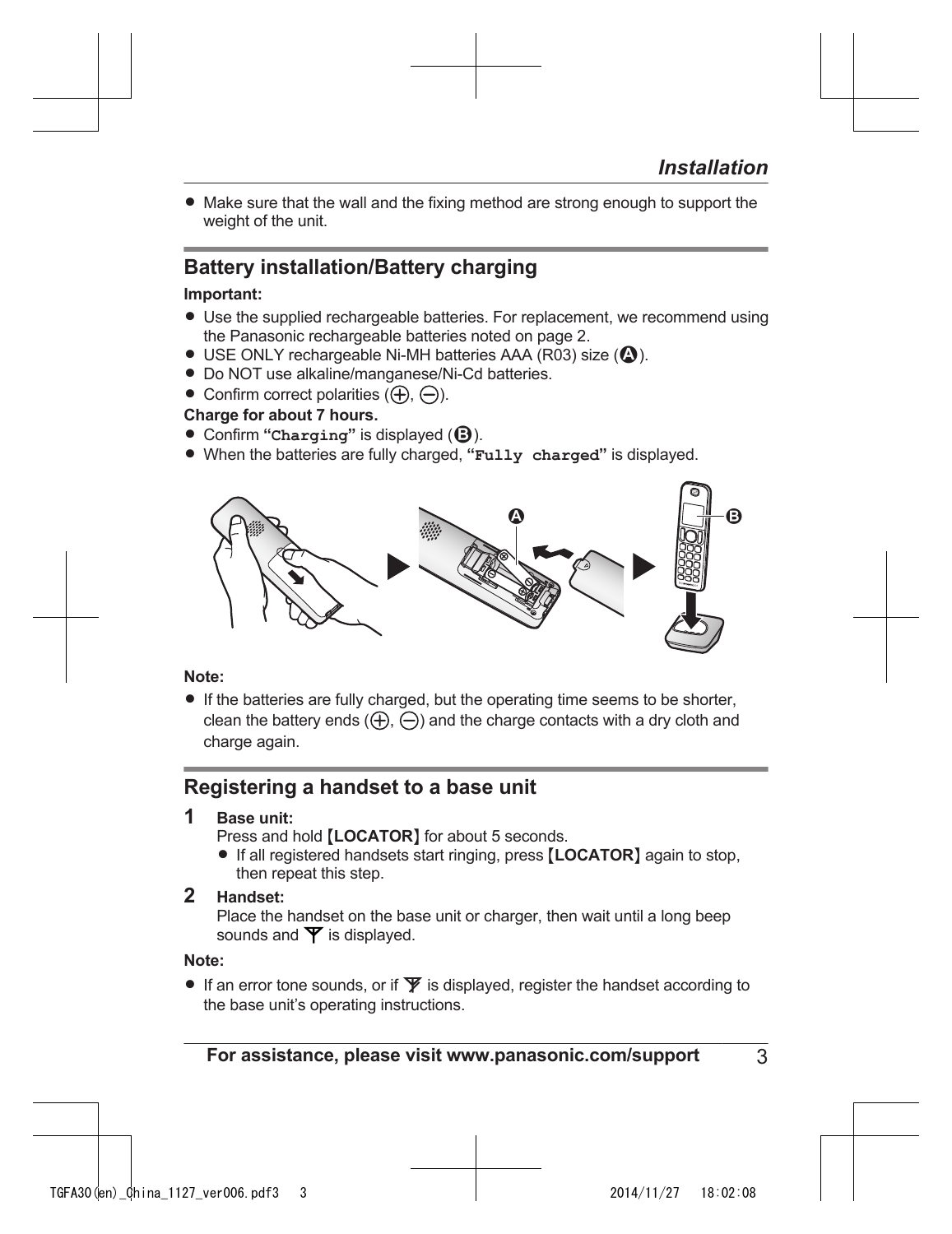### **Display language**

- $[MENU][\#|\Pi|\Pi|0]$
- $\left[\frac{1}{n}\right]$ : Select the desired setting.  $\rightarrow$  **[SAVE]**  $\rightarrow$  **[OFF]**

## **For your safety**

To prevent severe injury and loss of life/property, read this section carefully before using the product to ensure proper and safe operation of your product.

## **WARNING**

#### **Power connection**

- Completely insert the AC adaptor/power plug into the power outlet. Failure to do so may cause electric shock and/or excessive heat resulting in a fire.
- Regularly remove any dust, etc. from the AC adaptor/power plug by pulling it from the power outlet, then wiping with a dry cloth. Accumulated dust may cause an insulation defect from moisture, etc. resulting in a fire.
- Unplug the product from power outlets if it emits smoke, an abnormal smell, or makes an unusual noise. These conditions can cause fire or electric shock. Confirm that smoke has stopped emitting and contact us at www.panasonic.com/contactinfo

#### **Installation**

- $\bullet$  To prevent the risk of fire or electrical shock, do not expose the product to rain or any type of moisture.
- Do not place or use this product near automatically controlled devices such as automatic doors and fire alarms. Radio waves emitted from this product may cause such devices to malfunction resulting in an accident.

## $\Lambda$  CAUTION

#### **Installation and location**

• The AC adaptor is used as the main disconnect device. Ensure that the AC outlet is installed near the product and is easily accessible.

#### **Battery**

• We recommend using the supplied batteries or additional/replacement batteries noted on [page 2](#page-1-4) for replacement battery information. **USE ONLY rechargeable Ni-MH batteries AAA (R03) size**.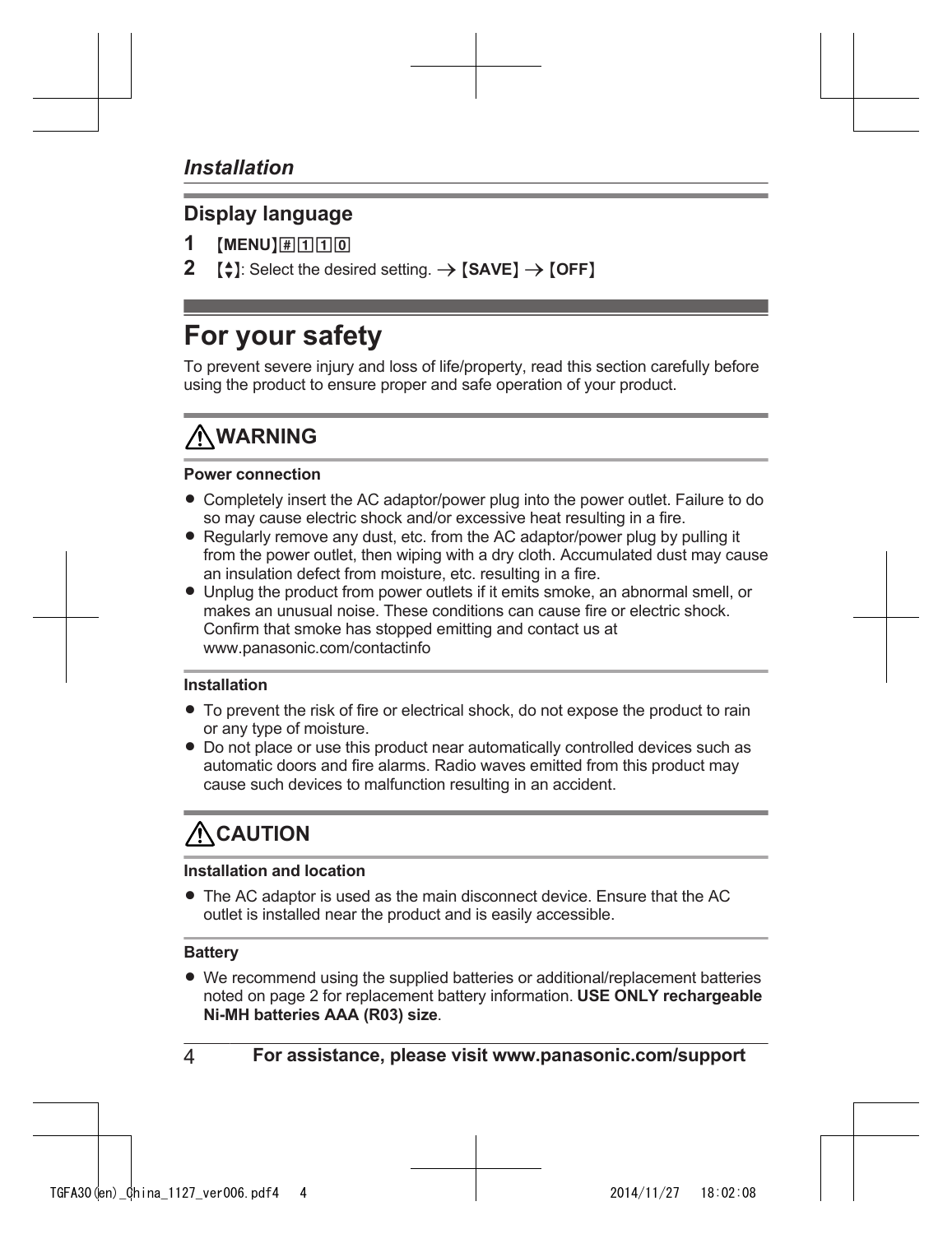- **Do not mix old and new batteries**
- Do not open or mutilate the batteries. Released electrolyte from the batteries is corrosive and may cause burns or injury to the eyes or skin. The electrolyte is toxic and may be harmful if swallowed.
- Exercise care when handling the batteries. Do not allow conductive materials such as rings, bracelets, or keys to touch the batteries, otherwise a short circuit may cause the batteries and/or the conductive material to overheat and cause burns.
- Charge the batteries provided with or identified for use with this product only, in accordance with the instructions and limitations specified in this manual.
- Only use a compatible base unit (or charger) to charge the batteries. Do not tamper with the base unit (or charger). Failure to follow these instructions may cause the batteries to swell or explode.

### **Attention:**



A nickel metal hydride battery that is recyclable powers the product you have purchased. Please call 1-800-8-BATTERY (1-800-822-8837) for information on how to recycle this battery.

## **Important safety instructions**

When using your product, basic safety precautions should always be followed to reduce the risk of fire, electric shock, and injury to persons, including the following:

- 1. Do not use this product near water for example, near a bathtub, washbowl, kitchen sink, or laundry tub, in a wet basement or near a swimming pool.
- 2. Do not use the telephone to report a gas leak in the vicinity of the leak.
- 3. Use only the power cord and batteries indicated in this manual. Do not dispose of batteries in a fire. They may explode. Check with local codes for possible special disposal instructions.

**SAVE THESE INSTRUCTIONS**

## **Other information**

• Operating the product near electrical appliances may cause interference. Move away from the electrical appliances.

**CAUTION:** Risk of explosion if battery is replaced by an incorrect type. Dispose of used batteries according to the instructions.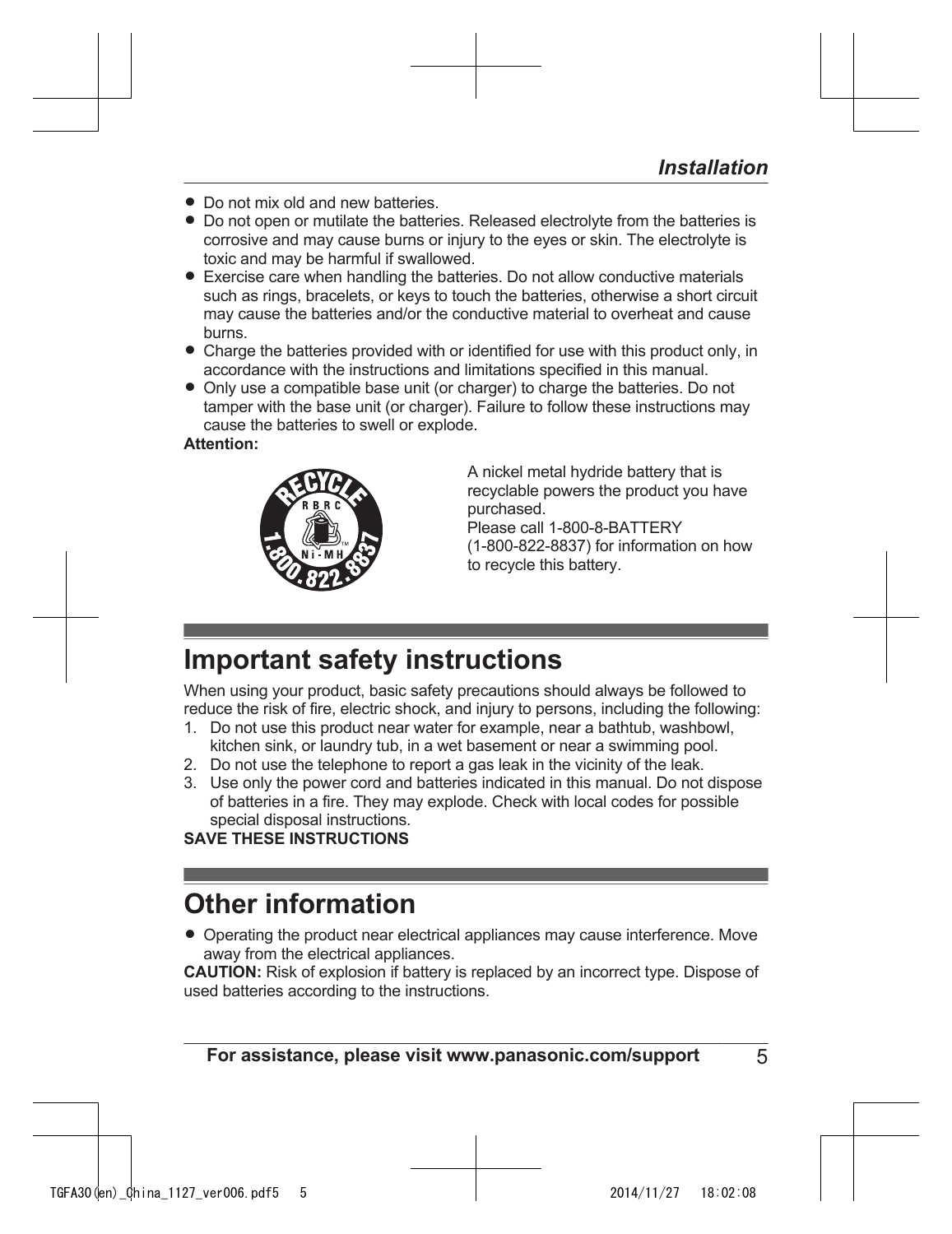#### **Routine care**

- **Wipe the outer surface of the product with a soft moist cloth.**
- Do not use benzine, thinner, or any abrasive powder.

#### **Notice for product disposal, transfer, or return**

• This product can store your private/confidential information. To protect your privacy/confidentiality, we recommend that you erase information such as phonebook or caller list entries from the memory before you dispose of, transfer, or return the product.

## **FCC and other information**

This equipment is hearing aid compatible as defined by the FCC in 47 CFR Section 68.316.

When you hold the phone to your ear, noise might be heard in your Hearing Aid. Some Hearing Aids are not adequately shielded from external RF (radio frequency) energy. If noise occurs, use an optional headset accessory or the speakerphone option (if applicable) when using this phone. Consult with your audiologist or Hearing Aid manufacturer about the availability of Hearing Aids which provide adequate shielding to RF energy commonly emitted by digital devices.

WHEN PROGRAMMING EMERGENCY NUMBERS AND(OR) MAKING TEST CALLS TO EMERGENCY NUMBERS:

1) Remain on the line and briefly explain to the dispatcher the reason for the call. 2) Perform such activities in the off-peak hours, such as early morning or late evenings.

This device complies with Part 15 of the FCC Rules. Operation is subject to the following two conditions:

(1) This device may not cause harmful interference, and (2) this device must accept any interference received, including interference that may cause undesired operation.

Privacy of communications may not be ensured when using this phone. **CAUTION:**

Any changes or modifications not expressly approved by the party responsible for compliance could void the user's authority to operate this device.

#### **NOTE:**

This equipment has been tested and found to comply with the limits for a Class B digital device, pursuant to Part 15 of the FCC Rules. These limits are designed to provide reasonable protection against harmful interference in a residential installation. This equipment generates, uses, and can radiate radio frequency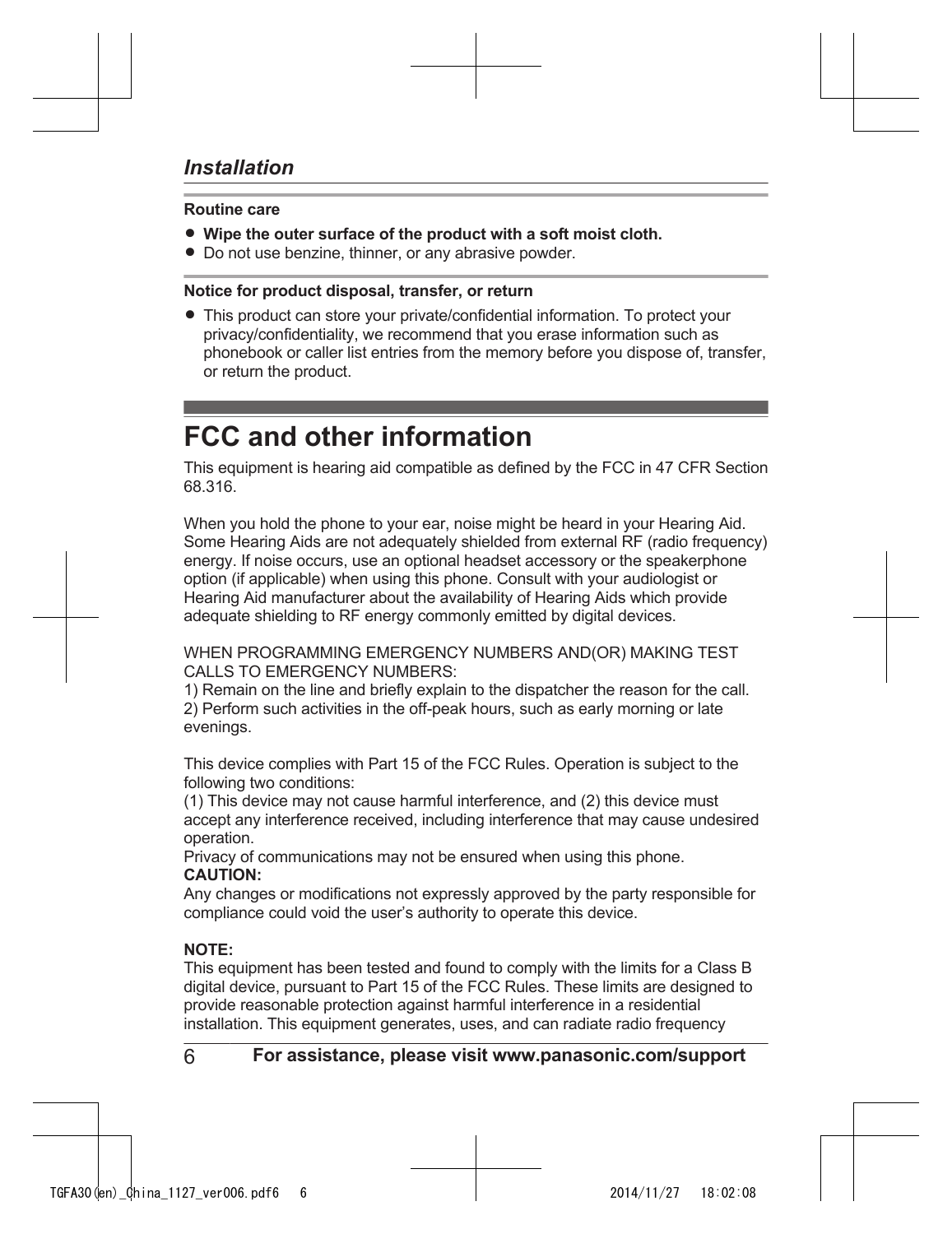energy and, if not installed and used in accordance with the instructions, may cause harmful interference to radio communications. However, there is no guarantee that interference will not occur in a particular installation. If this equipment does cause harmful interference to radio or television reception, which can be determined by turning the equipment off and on, the user is encouraged to try to correct the interference by one or more of the following measures:

- Reorient or relocate the receiving antenna.
- Increase the separation between the equipment and receiver.
- Connect the equipment into an outlet on a circuit different from that to which the receiver is connected.
- Consult the dealer or an experienced radio/TV technician for help.

#### **FCC RF Exposure Warning:**

- This product complies with FCC radiation exposure limits set forth for an uncontrolled environment.
- This handset may not be collocated or operated in conjunction with any other antenna or transmitter.
- The handset may be carried and operated with only the specific provided belt-clip. Other non-tested belt-clips or similar body-worn accessories may not comply and must be avoided.

#### **Notice:**

• FCC ID can be found inside the battery compartment or on the bottom of the unit.

#### **Compliance with TIA-1083 standard**



Telephone handsets identified with this logo have reduced noise and interference when used with T-Coil equipped hearing aids and cochlear implants.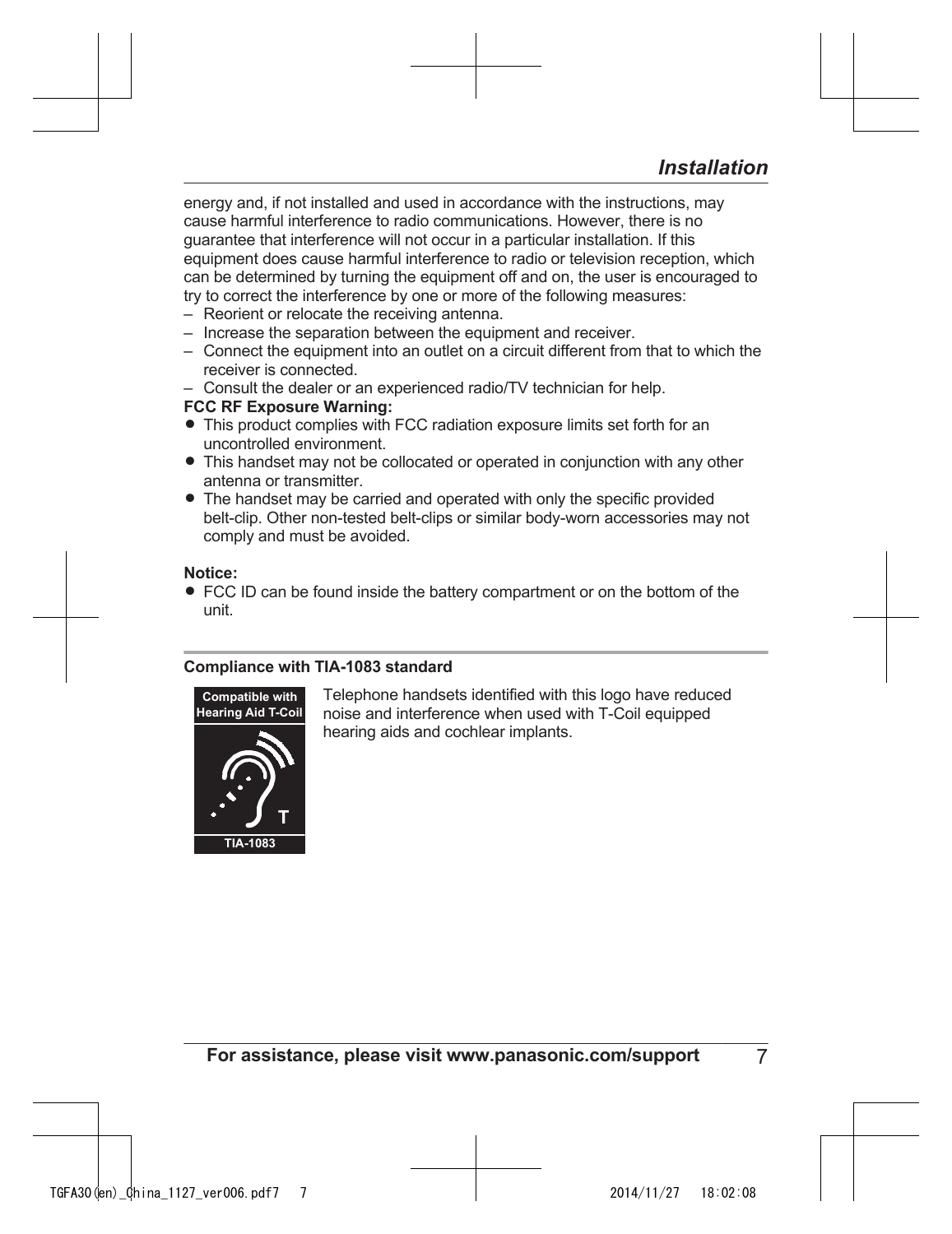#### **Notice:**

- $\bullet$  This product is designed for use in the United States of America. Sale or use of this product in other countries may violate local laws.
- Cet appareil est conçu pour être utilisé aux États-Unis d'Amérique. La vente ou l'emploi de cet appareil dans certains autres pays peut constituer une infraction à la législation locale.
- LEste producto está diseñado para usarse en los Estados Unidos de América. La venta o el empleo de este producto en ciertos países puede constituir violación de la legislación local.
- ●本產品專為美國使用而設。若在其他國家銷售或使用,可能會違反當地法例。
- ●この製品は、日本国外での使用を目的として設計されており、日本国内での 使用は法律違反となります。従って、当社では日本国内においては原則とし て修理などのサービスは致しかねます。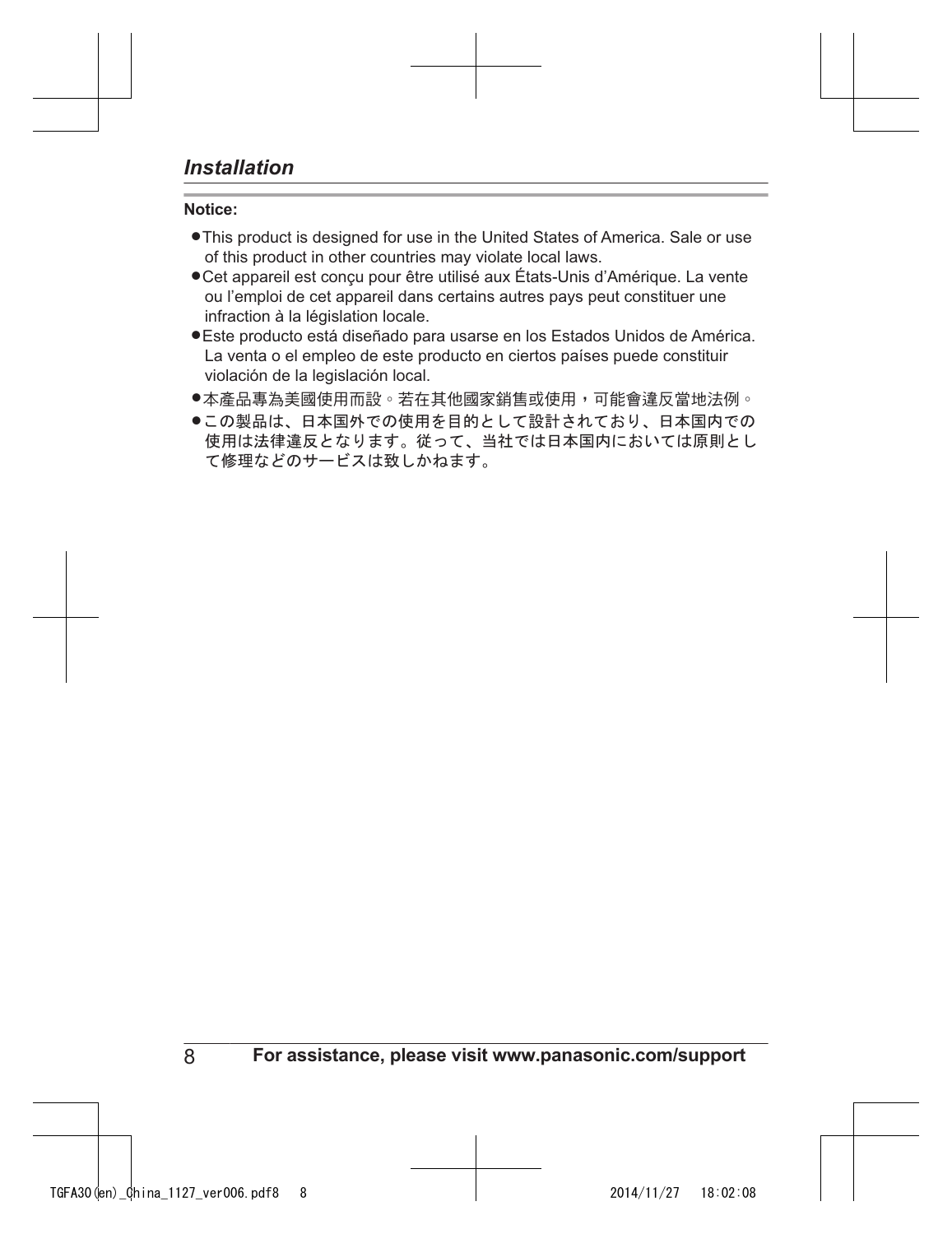*Appendix*

## **Customer services**

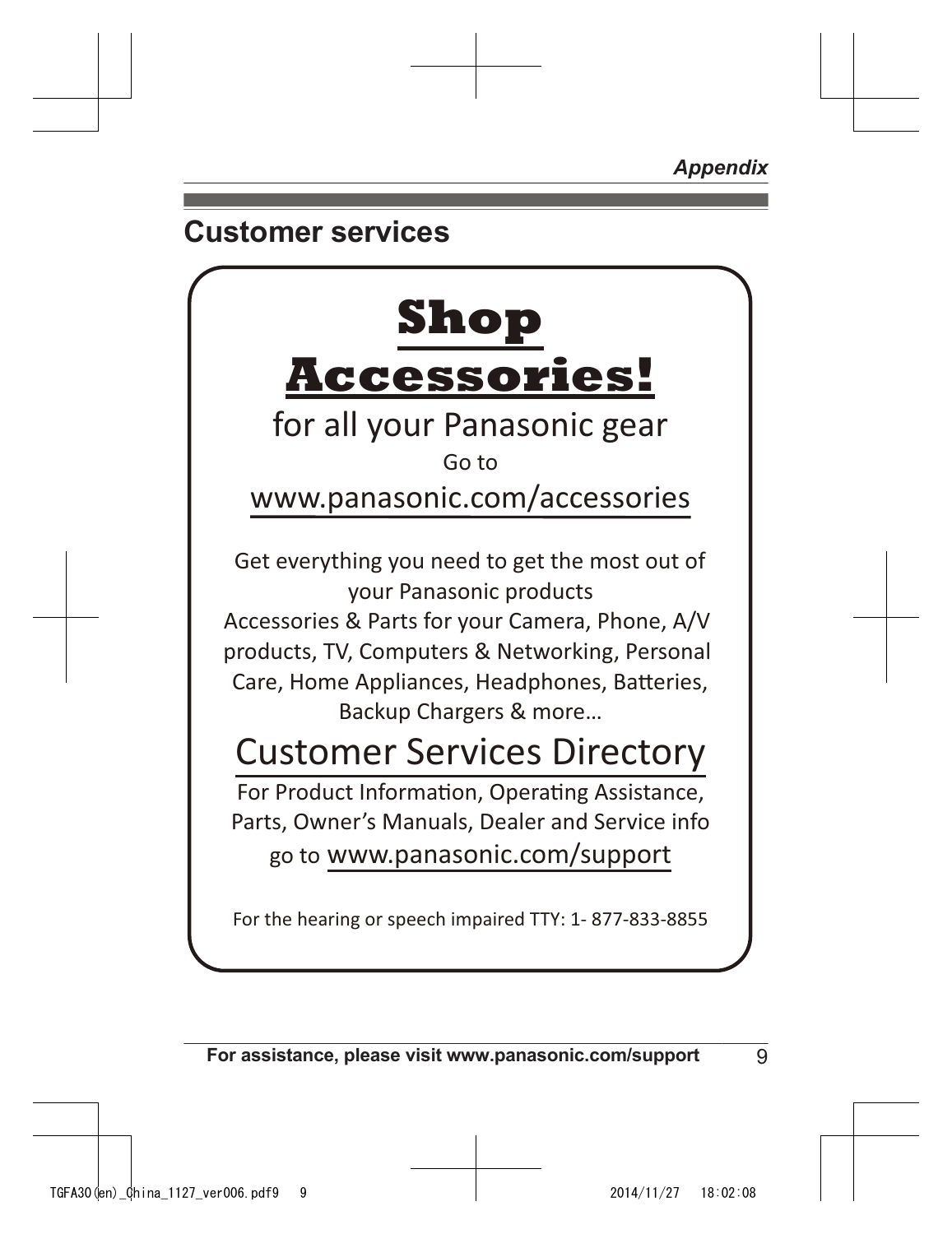#### *Appendix*

## **Warranty (For United States and Puerto Rico)**

## **Panasonic Telephone Products Limited Warranty**

#### **Limited Warranty Coverage**

If your product does not work properly because of a defect in materials or workmanship, Panasonic Corporation of North America (referred to as "the warrantor") will, for the length of the period indicated on the chart below, which starts with the date of original purchase ("Limited Warranty period"), at its option either (a) repair your product with new or refurbished parts, or (b) replace it with a new or a refurbished equivalent value product, or (c) refund your purchase price. The decision to repair, replace or refund will be made by the warrantor.

|                   | Parts        | Labor                                                                                                                                                                                                                                                                                                                                                                                                                                                                     |  |
|-------------------|--------------|---------------------------------------------------------------------------------------------------------------------------------------------------------------------------------------------------------------------------------------------------------------------------------------------------------------------------------------------------------------------------------------------------------------------------------------------------------------------------|--|
|                   | One (1) Year | One (1) Year                                                                                                                                                                                                                                                                                                                                                                                                                                                              |  |
|                   |              | During the "Labor" Limited Warranty period there will be no charge for labor. During the                                                                                                                                                                                                                                                                                                                                                                                  |  |
|                   |              | "Parts" Limited Warranty period, there will be no charge for parts. You must mail-in your<br>product prepaid during the Limited Warranty period. This Limited Warranty excludes both<br>parts and labor for batteries, antennas, and cosmetic parts (cabinet). This Limited Warranty<br>only applies to products purchased and serviced in the United States or Puerto Rico. This<br>Limited Warranty is extended only to the original purchaser and only covers products |  |
| purchased as new. |              |                                                                                                                                                                                                                                                                                                                                                                                                                                                                           |  |

#### **Mail-In Service--Online**

#### **Online Repair Request**

To submit a new repair request and for quick repair status visit our web site at www.panasonic.com/repair

When shipping the unit carefully pack in a padded shipping carton, include all accessories, and send it prepaid. Include a letter detailing the complaint, a return address and provide a day time phone number where you can be reached. P.O. Boxes are not acceptable. Keep the tracking number for your records. A copy of valid registered receipt is required under the 1 year parts and labor Limited Warranty.

For Limited Warranty service for headsets if a headset is included with this product please follow instructions above.

**IF REPAIR IS NEEDED DURING THE LIMITED WARRANTY PERIOD THE PURCHASER WILL BE REQUIRED TO FURNISH A SALES RECEIPT/PROOF OF PURCHASE INDICATING DATE OF PURCHASE, AMOUNT PAID AND PLACE OF PURCHASE. CUSTOMER WILL BE CHARGED FOR THE REPAIR OF ANY UNIT RECEIVED WITHOUT SUCH PROOF OF PURCHASE.**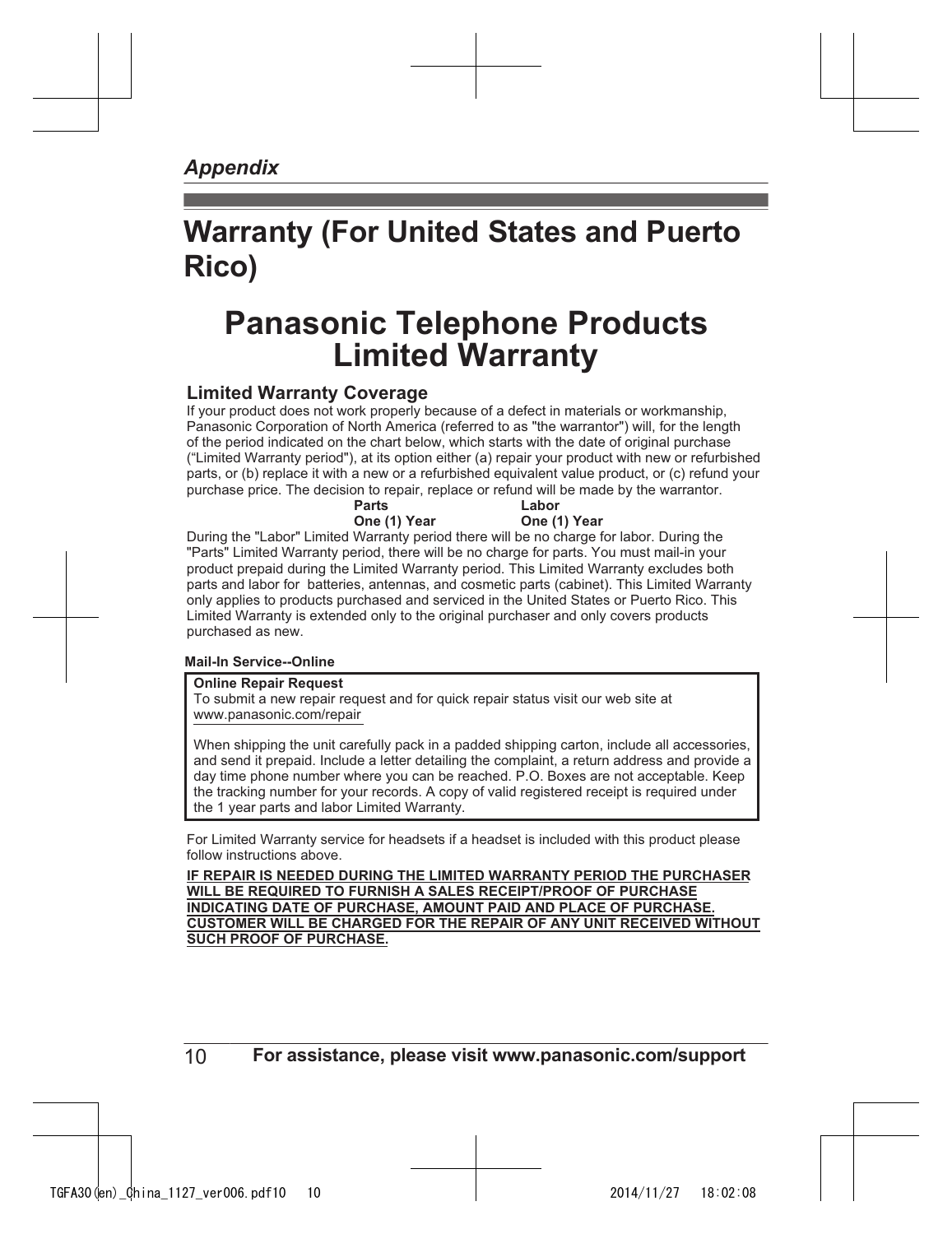#### **Limited Warranty Limits And Exclusions**

This Limited Warranty ONLY COVERS failures due to defects in materials or workmanship, and DOES NOT COVER normal wear and tear or cosmetic damage. The Limited Warranty ALSO DOES NOT COVER damages which occurred in shipment, or failures which are caused by products not supplied by the warrantor, or failures which result from accidents, misuse, abuse, neglect, bug infestation, mishandling, misapplication, alteration, faulty installation, set-up adjustments, misadjustment of consumer controls, improper maintenance, power line surge, lightning damage, modification, introduction of sand, humidity or liquids, commercial use such as hotel, office, restaurant, or other business or rental use of the product, or service by anyone other than a Factory Service Center or other Authorized Servicer, or damage that is attributable to acts of God.

**THERE ARE NO EXPRESS WARRANTIES EXCEPT AS LISTED UNDER "LIMITED WARRANTY COVERAGE". THE WARRANTOR IS NOT LIABLE FOR INCIDENTAL OR CONSEQUENTIAL DAMAGES RESULTING FROM THE USE OF THIS PRODUCT, OR ARISING OUT OF ANY BREACH OF THIS LIMITED WARRANTY.** (As examples, this excludes damages for lost time, lost calls or messages, cost of having someone remove or re-install an installed unit if applicable, travel to and from the servicer. The items listed are not exclusive, but are for illustration only.) **ALL EXPRESS AND IMPLIED WARRANTIES, INCLUDING THE WARRANTY OF MERCHANTABILITY, ARE LIMITED TO THE PERIOD OF THE LIMITED WARRANTY.**

Some states do not allow the exclusion or limitation of incidental or consequential damages, or limitations on how long an implied warranty lasts, so the exclusions may not apply to you. This Limited Warranty gives you specific legal rights and you may also have other rights which vary from state to state. If a problem with this product develops during or after the Limited Warranty period, you may contact your dealer or Service Center. If the problem is not handled to your satisfaction, then write to the warrantor's Consumer Affairs Department at the addresses listed for the warrantor.

**PARTS AND SERVICE, WHICH ARE NOT COVERED BY THIS LIMITED WARRANTY, ARE YOUR RESPONSIBILITY.**

#### **When you ship the product**

- ȷCarefully pack your unit, preferably in the original carton.
- $\bullet$  Attach a letter, detailing the symptom.
- Send the unit to Panasonic Exchange Center, prepaid and adequately insured.
- ȷDo not send your unit to Panasonic Corporation of North America listed on the back cover or to executive or regional sales offices. These locations do not repair consumer products.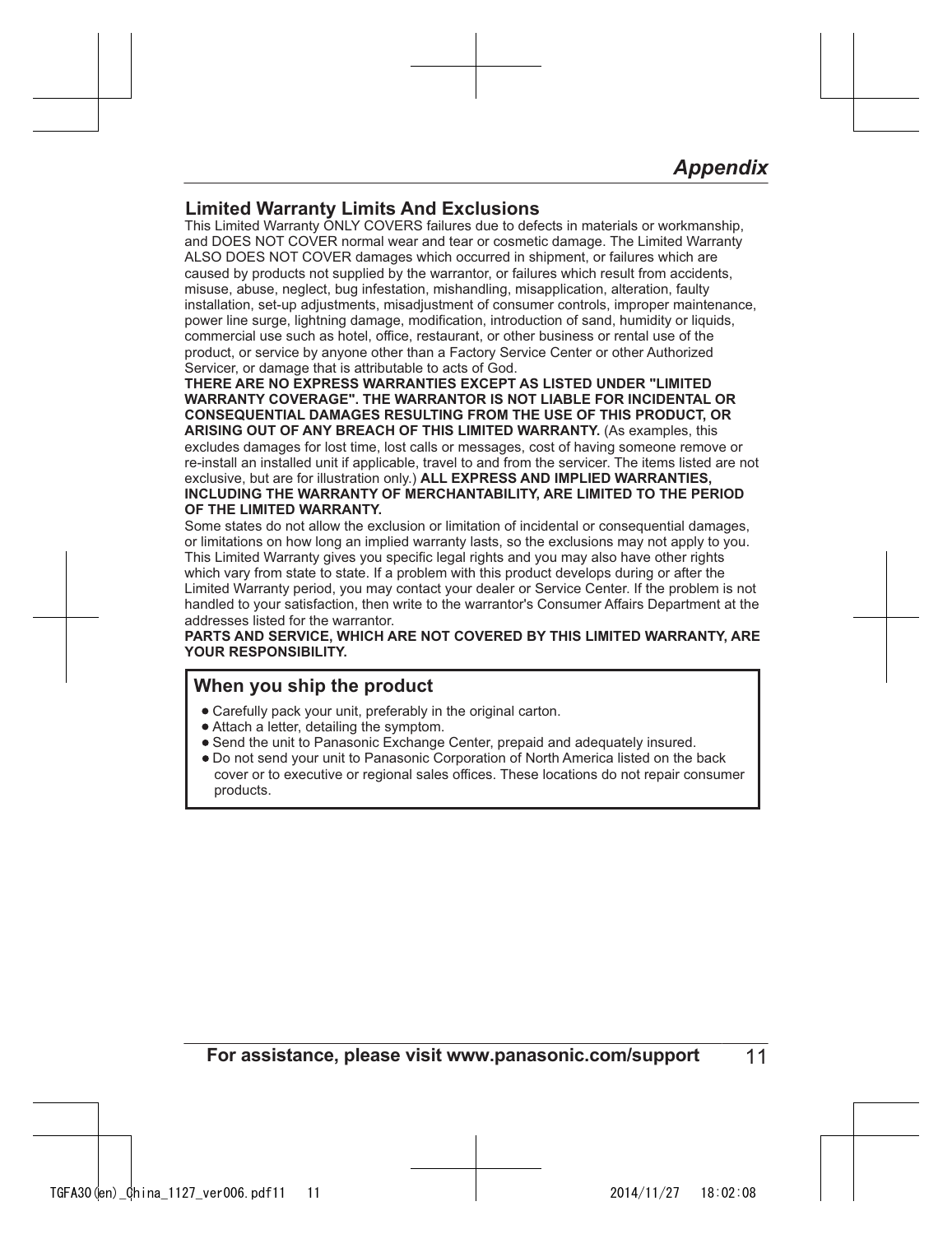## *Appendix*

## **IMPORTANT!**

If your product is not working properly.

- 1 **Reconnect AC adaptor to the base unit.**
- 2 **Check if telephone line cord is connected.**
- 3 **Use rechargeable Ni-MH batteries.**
	- (Alkaline/Manganese/Ni-Cd batteries CANNOT be used.)
- 4 Read **troubleshooting** page in the base unit's **Operating Instructions.**

**Visit our Web site: www.panasonic.com/support** L**FAQ and troubleshooting hints are available.**

Panasonic Corporation of North America

Two Riverfront Plaza, Newark, NJ 07102-5490

© Panasonic System Networks Co., Ltd. 2014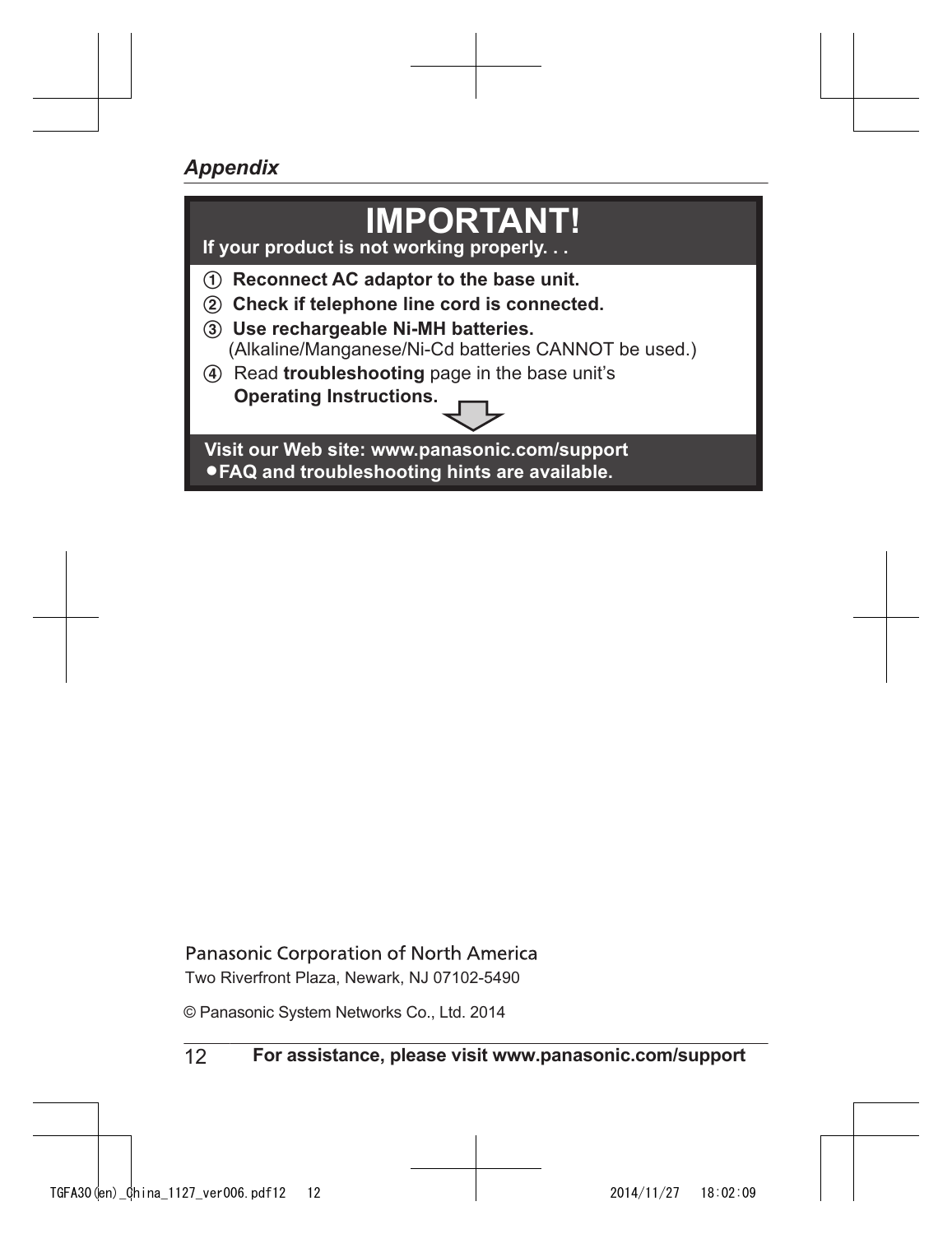## *uojoelesul*

## Idioma de la pantalla

- $\sqrt{1 \left(\text{NEM}\right)^2 + \left(\text{NEM}\right)^2}$
- 2  $\zeta$  [ $\zeta$ ]: Seleccione la configuración deseada.  $\rightarrow$  [GUARDAR]  $\rightarrow$  [OFF]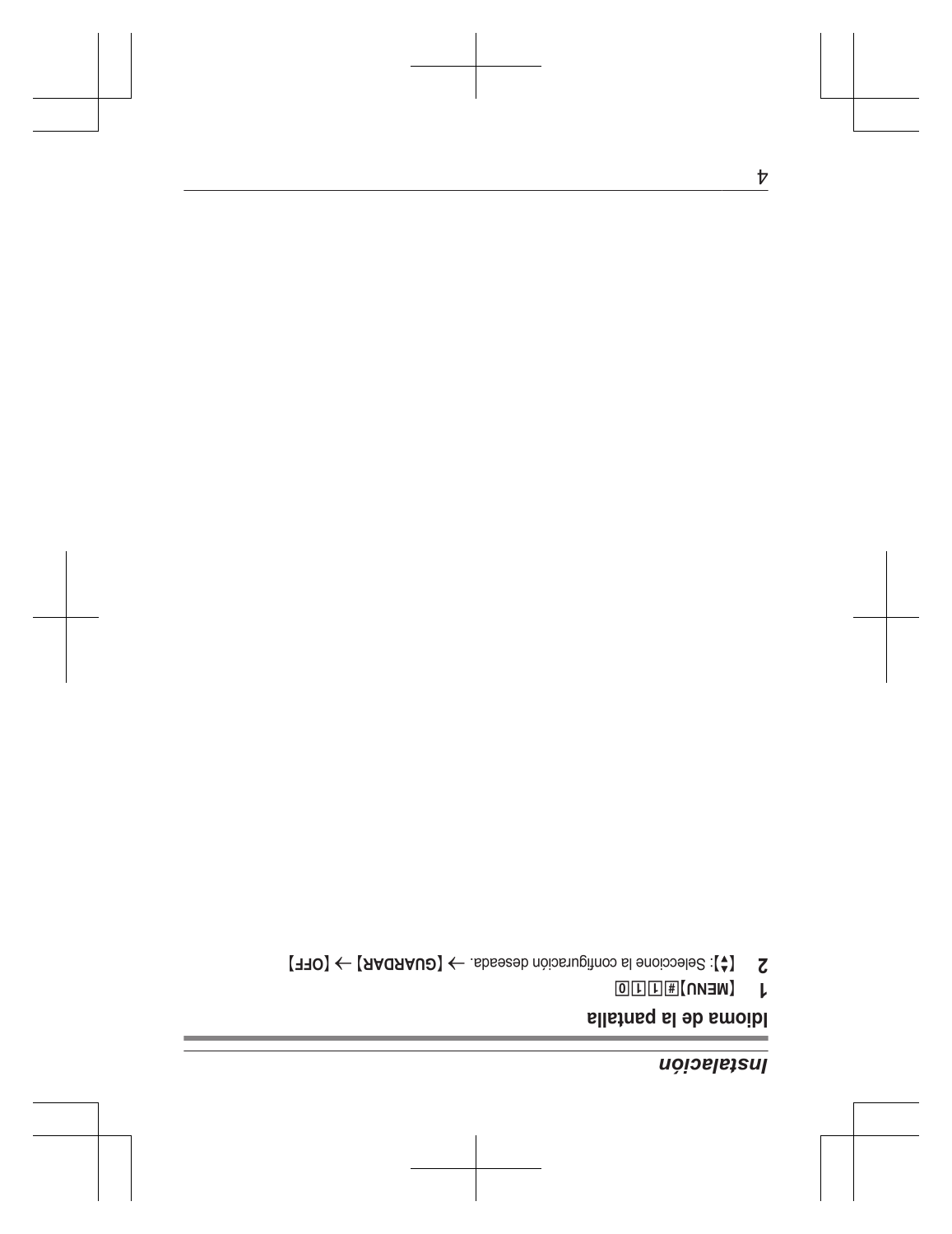### Instalación

## Instalación y carga de la batería

#### lmportante:

- el uso de las baterías recargables Panasonic que se especifican en la página 2. ● Utilice las baterías recargables que se suministian. Para reemplazalas, recomendamos
- . (1S08) AAA oñamst eeldsgraper HM-iV sa'netsd OJOS 32U .
- . NO utilice baterias alcalinas, de manganeso ni de Ni-Cd.
- $\cdot$  ( $\ominus$ ), estoernoo netee estén correctas ( $\ominus$ ).
- Cargue aproximadamente durante 7 horas.
- $\mathcal{L}(\mathbf{G})$  "obnspred" entergance" (C).
- · Una vez que las baterías están completamente cargadas, aparece "carg. Comp.".



#### :etoV

oveun eb zeleugnelas de nuevo. ser más corto, limpie los extremos de las baterías ((t), (c) y los contactos de carga con • Si las batrias están completamente cargadas pero el tiempo de funcionamiento parece

### Cómo registrar un auricular a una unidad base

Unidad base: L

nuevo para detenerlos y después repita este paso. ● Si todos los auriculares registrados comienzan a timbrar, oprima [LOCATOR] de . approach o binnido (LOCADR) durante aproximadamente 5 segundos.

Auricular:  $\overline{c}$ 

. The sose and a copiel obitiq nu Coloque el auricular en la unidad base o cargador, y después espere hasta que suene

#### :etoM

esed babinu sl eb noios eqo eb zenoioou tran ● Si suena un tono de error, o si se muestra  $\mathbf{y}$ , registre el auricular de acuerdo con las

ε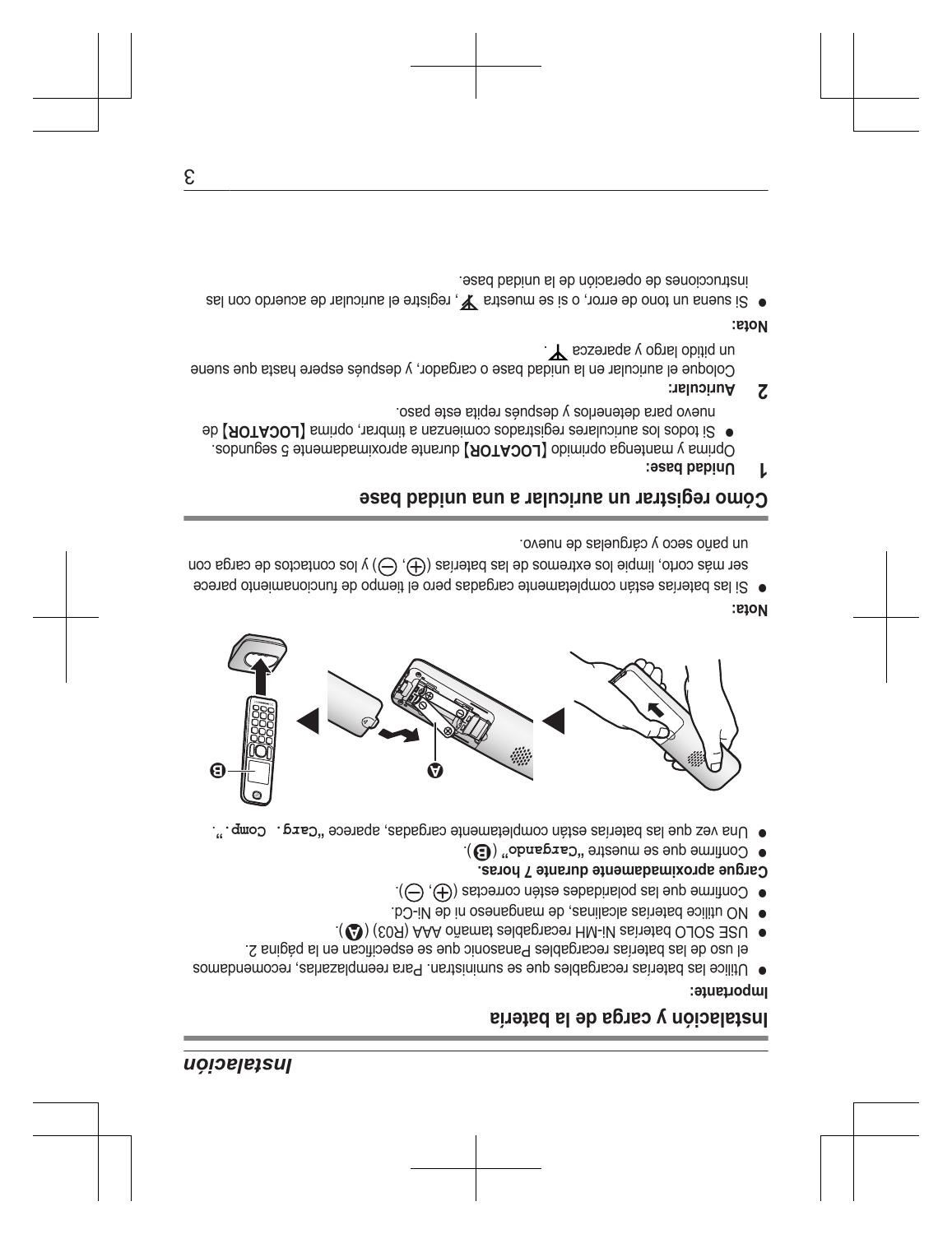### <span id="page-14-0"></span>Instalación

## Poino and approved accesorios

#### Accesorios que se suministran

| Cantidad | Oresorio/Pieza número                                  |
|----------|--------------------------------------------------------|
|          | $C$ argador $^{\uparrow}$                              |
|          | Baterías recargables/HHR-4DPA                          |
|          | $C$ ubierta del auricular <sup>2</sup> . <sup>*3</sup> |
|          | Sujetador para cinturón <sup>*4</sup>                  |

PNLC1040ZB (negro), PNLC1040ZS (plateado), PNLC1040ZN (dorado champán)  $\downarrow$ 

- La tapa del auricular viene unida a él.  $\zeta_*$
- PNYNTGA680BR (negro), PNYNTGFA30NR (blanco)  $\epsilon_{*}$
- PNKE1268Z1 (negro), PNKE1268Z3 (blanco)  $t^*$

#### <span id="page-14-4"></span><span id="page-14-3"></span><span id="page-14-2"></span><span id="page-14-1"></span>:etoM

- otesorios adicionales o de repuesto. ● Lea las instrucciones de operación de la unidad base para obtener información sobre
- Audifonos opcionales: KX-TCA00, KX-TCA93, KX-TCA400, KX-TCA430

## Instalación

### Conexiones/Montaje en la pared

- Conecte el adaptador de corriente a la toma de corriente.  $\mathbb{D}$
- Si lo requiere, inserte los tomillos (4) (no se suministran) en la pared. ඹ

 $\left(\text{sepebind} \right)$   $\text{au}$   $\text{cm} \left(\text{cm} \right)$ 



### :etoM

- el adaptador se caliente durante su uso). ● El adaptador de corriente debe permanecer conectado en todo momento (es normal que
- · Asegúrese de que la pared y el método de colocación sean lo suficientemente

tesistentes para soportar el peso de la unidad.

 $\overline{c}$